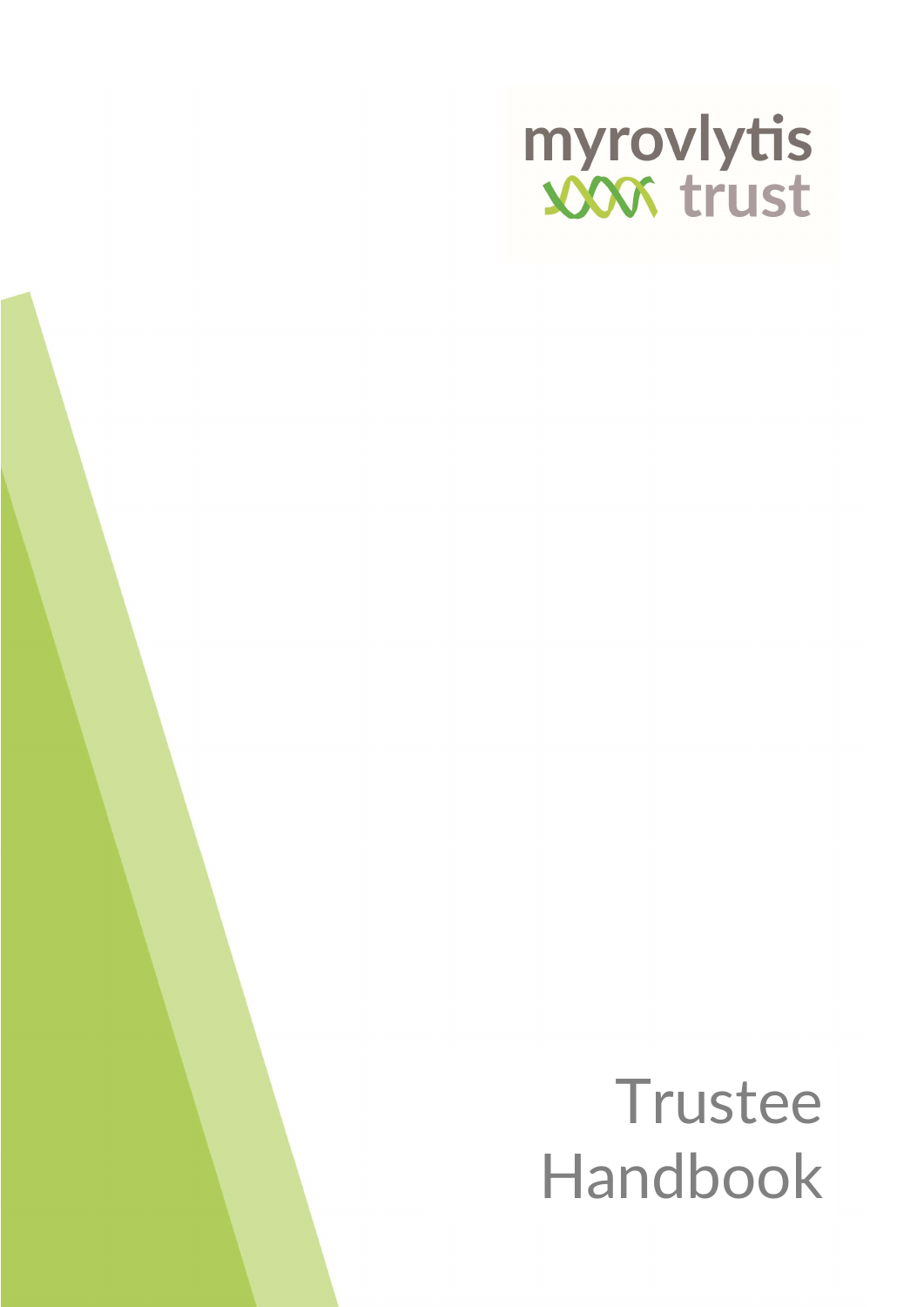# Welcome to the Myrovyltis Trust

The Myrovlytis Trust promotes research into rare genetic disorders such as Birt-Hogg-Dubé syndrome and rare cancers such as Osteosarcoma and has funded more than £6 million in research grants to laboratories around the world.

We are in a period of reinvigorating the charity, our strategic goals and mission, and we are delighted to welcome new board members to help us realise our vision as we embark upon a new era of funding research and providing advocacy. This is an exciting time to be joining a small but agile charity with big plans as we expand our remit in the world of rare diseases.

This handbook sets out the purpose, responsibilities and roles expected of all Myrovlytis Trust Trustees. It has been designed to provide you with an understanding of how we operate as an organisation and what is expected from you in your role as a trustee.

We value you as a trustee and are grateful for the continued support and commitment you bring to the Myrovlytis Trust.

We hope you find all the information and resources you need to support you in your role as a trustee within this handbook. If you need any further information or help in any way, please contact me at anna@myrovyltistrust.org

Anna Webb Charity Director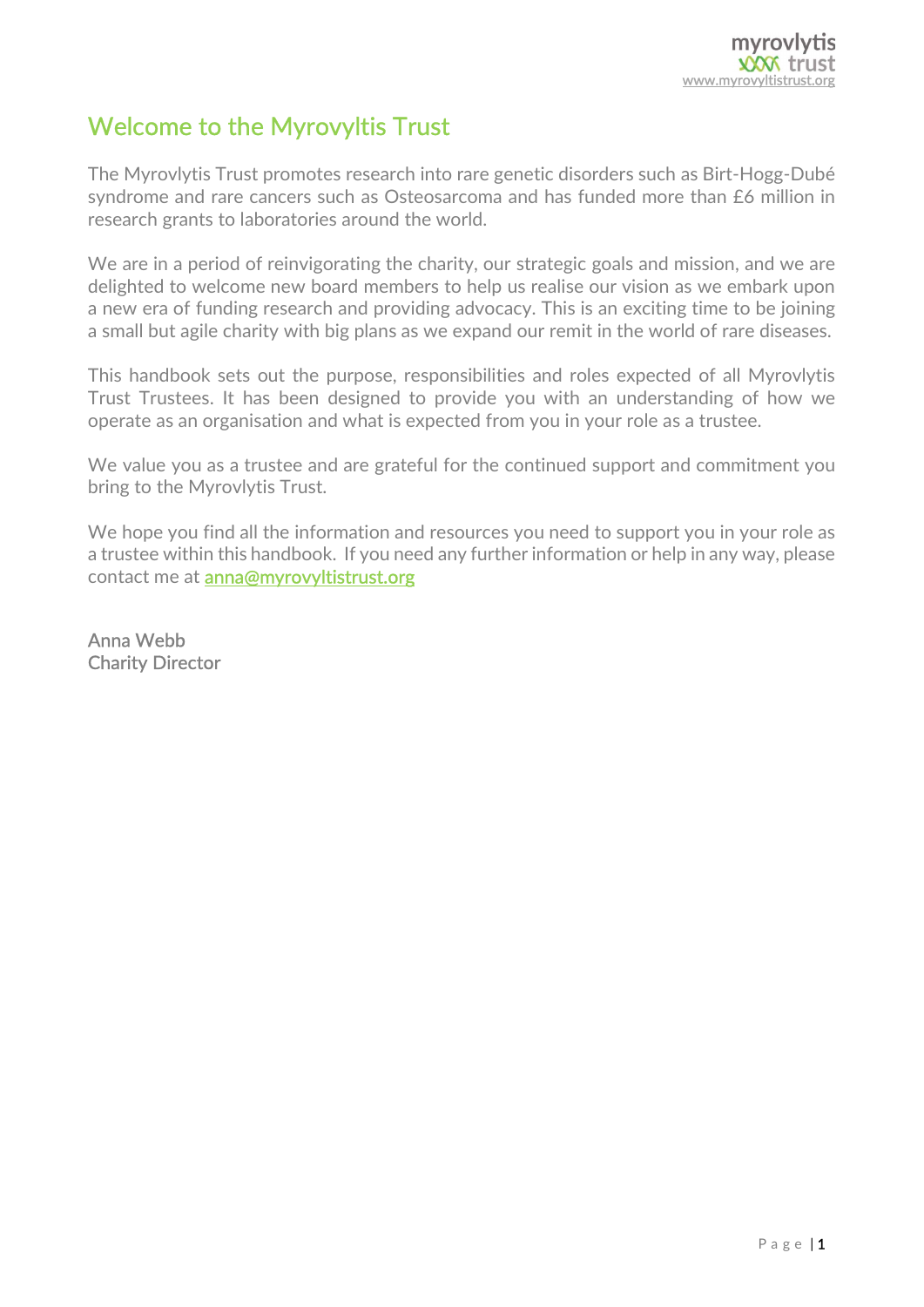# About the Myrovlytis Trust

The Myrovlytis Trust is a charity founded in 2007 to promote research into rare diseases, and advance education of the public in medical and molecular genetics.

More than 7000 rare diseases have been described, affecting 300 million people globally. On average, it takes over 4 years for an individual to receive a diagnosis, and even then, only 400 of these diseases have an approved treatment.

We **passionately** believe that no one should be disadvantaged because they have a rare disease.

By providing information and support to patients, raising awareness among clinicians and the public and strategically funding research, the Myrovlytis Trust aims to transform the outlook for rare diseases.

With an initial focus on two conditions. Birt-Hogg-Dubé Syndrome (BHD) and Osteosarcoma, we fund research directed towards new treatments.

We want to ensure that patients gain **access** to the same state-of-the-art technologies, breakthroughs, and therapies as those with more common disease.

The Trust's principal objectives are to carry out high quality translational research into rare diseases, specifically Birt-Hogg-Dubé Syndrome (a rare genetic disorder) and Osteosarcoma (a rare cancer), to provide support, advocacy, education for patient groups and to raise awareness among the public and clinicians.

Myrovlytis Trust UK Charity Commission number 1122073.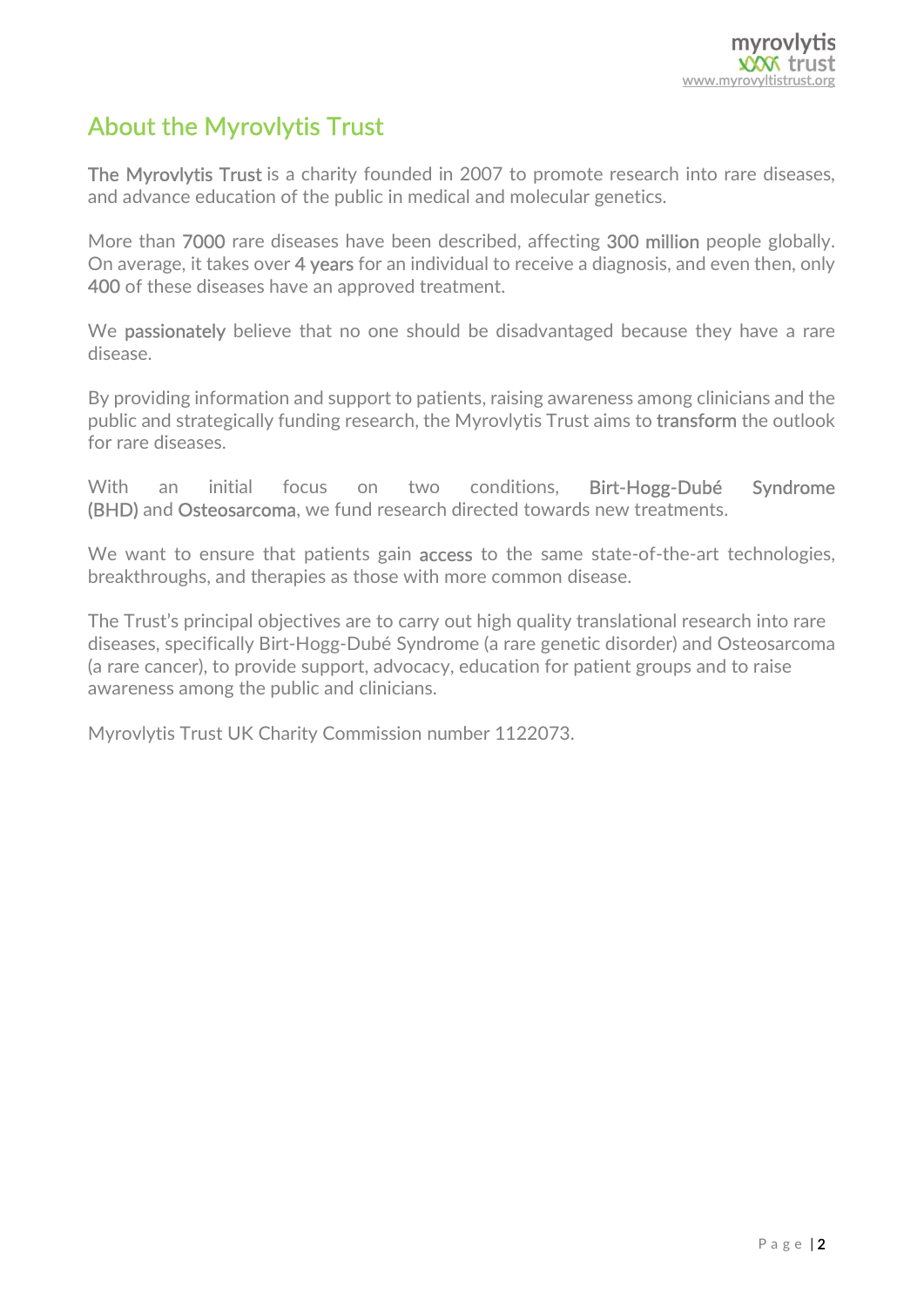# Delivering the Myrovyltis Trust's Mission and Goals

# Through Education and Advocacy

Having a rare disease can be an isolating and anxiety-inducing experience. The journey to a diagnosis can be long and winding, and with a diagnosis comes new questions. It can be hard to find a doctor who understands the condition, and patients often become their own best advocate.

We strongly believe that by forming communities and connecting patients, researchers and clinicians, we can drive innovations in research and support and empower patients.

Through the BHD Foundation we have established a template for support, research, and innovation in the rare disease field, which we intend to replicate in our work on osteosarcoma and eventually expand to a range of conditions.

We believe that by establishing a comprehensive information source, regular meetings, clearly explaining the science and involving patient groups at every stage we will work more effectively to improve the outlook for patients.

## Through Research

Our research strategy is guided by a simple overarching framework; to bring together researchers, clinicians and patients in collaborative multi-disciplinary projects which drive forward new technologies and potential therapies. We have a particular interest in immunotherapies and new routes to treatment.

The following principles guide the Myrovlytis Trust's research strategy:

- 1. Relevance to the treatment or cure of rare diseases.
- 2. Potential to improve the prognosis and quality of life of people affected by rare diseases.
- 3. Evidence that funding cannot be suitably obtained elsewhere.
- 4. Originality and excellence of science.
- 5. Dissemination of research to the scientific community through publication of results, and to the wider population through public engagement in line with the aims of the Myrovlytis Trust to bring clinicians, researchers and patients together to advance the field.
- 6. Potential of new advances in technologies and tools in the clinic to be applicable to other related rare diseases.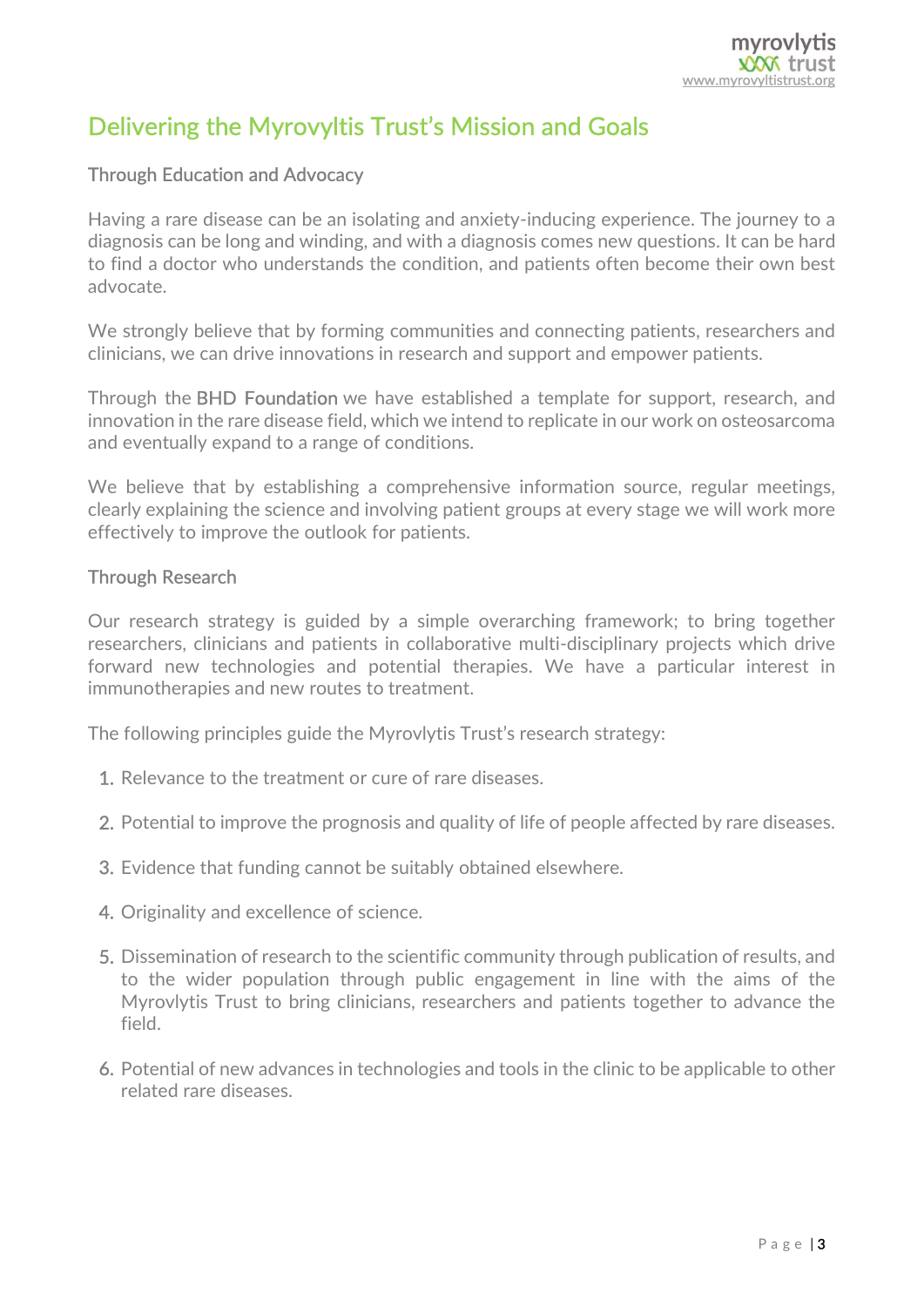# Myrovlytis Trust Staff

Trustees elect to delegate day to day running of the Myrovlytis Trust to the Charity Director. The Charity Director reports directly to the Board of Trustees and is supported by a staff team as below.

The day-to-day activities of the Myrovlytis Trust are coordinated by a team of 4, all recruited in 2021 to push forward our aims in this new era for the Trust.



## Charity Director: Anna Webb

After completing a PhD at the MRC Human Genetics Unit (now IGGM) in Edinburgh, Anna undertook postdoctoral research at UCL before moving to scientific publishing (Acquisitions Editor then Senior Editor of a medical genomics journal). She also gained several years of conference and events experience before joining the Myrovlytis Trust. Email: anna@myrovlytistrust.org



#### Charity Officer: Jazzmin Huber

Following a degree in Cancer Biology and Immunology at the University of Bristol and a Medical degree at the University of Birmingham, Jazzmin worked as a Doctor for the NHS, before joining the Myrovlytis Trust as a Charity Officer in February 2021. Email: jazzmin@myrovlytistrust.org



#### Charity Officer: Katie Nightingale

Katie completed her PhD at the Roslin Institute in Edinburgh before moving to the University of Cambridge to undertake her postdoctoral work. She joined the Myrovlytis Trust as a charity officer in May 2021. Email: katien@myrovlytistrust.org



#### Office Manager: Katie Honeywood

 $\overline{a}$ 

Katie has over 20 years' experience within a variety of administrative roles and has developed extensive experience in office management. Katie completed her ILM Level 5 in April 2021. She joined the Myrovlytis Trust as office manager in June 2021. Email: katieh@myrovlytistrust.org

# Myrovyltis Trust Board of Trustees

Dimitris Padagopoulos Tauagopoulos<br>(Chair) Vinay Paladugala Morris Saleh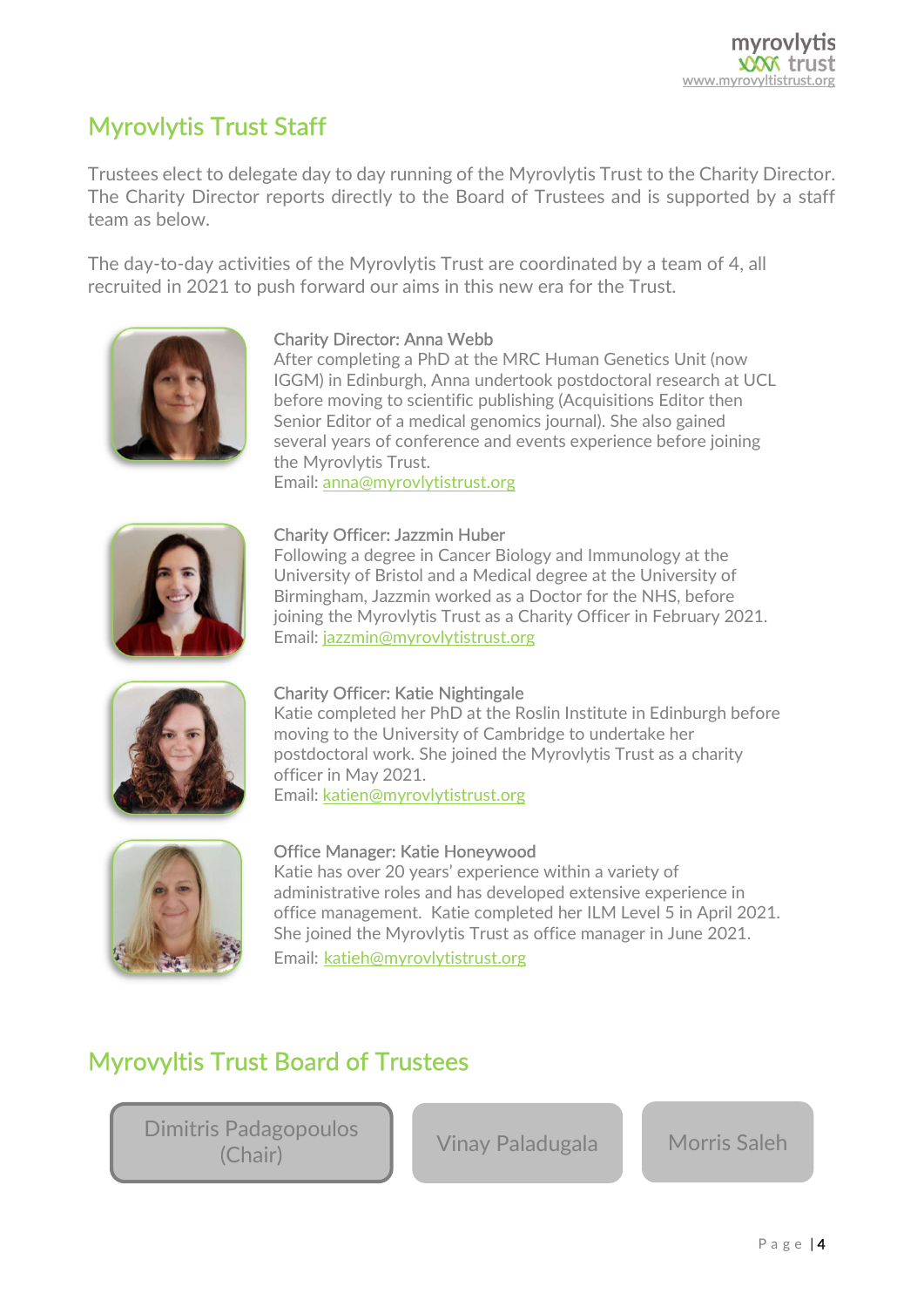# Myrovyltis Trust Science Advisory Board





# Professor Eamonn Maher

MD FRCP FMedSci, Professor of Medical Genetics and Genomic Medicine, University of **Cambridge** 

Professor Ann Nordgren Ann Nordgren is Adjunct Professor of Clinical Genetics at Karolinska Institutet and Senior Consultant at the Department of Clinical genetics, Karolinska University Hospital





Dr Laura Schmidt PhD, Principal Scientist at the National Cancer Institute, NIH, USA

Professor Manuel Ramirez Manuel Ramirez is Head of the Advanced Therapy Unit at Hospital Universitario Niño Jesús, Madrid

Professor Alejandro Sweet-Cordero Alejandro Sweet-Cordero, Leader of the

#### Professor William Newman

William Newman is a consultant Clinical Geneticist in Manchester and the Clinical Director of the NW Genomic Medicine Service Alliance (GMSA)

# Professor Daniel Gale

Daniel Gale is St Peter's Chair of Nephrology at University College London



Professor Andrew Tee PhD, Research Lecturer at the Institute of Medical Genetics of Cardiff University School of Medicine, UK and AICR fellow



Professor Arnim Pause PhD, Associate Professor in the Department of Biochemistry and Canada Research Chair in Molecular Oncology at McGill University, Canada





Dr Dimitrios Iliopoulos Dr. Dimitrios Iliopoulos is co-founder & Chairman of Attica Sciences Ltd



Dr Tian Zhang Tian Zhang, Associate Professor within the Division of Medical Oncology and Department of Medicine at Duke



Molecular Oncology Initiative (MOI) at UCSF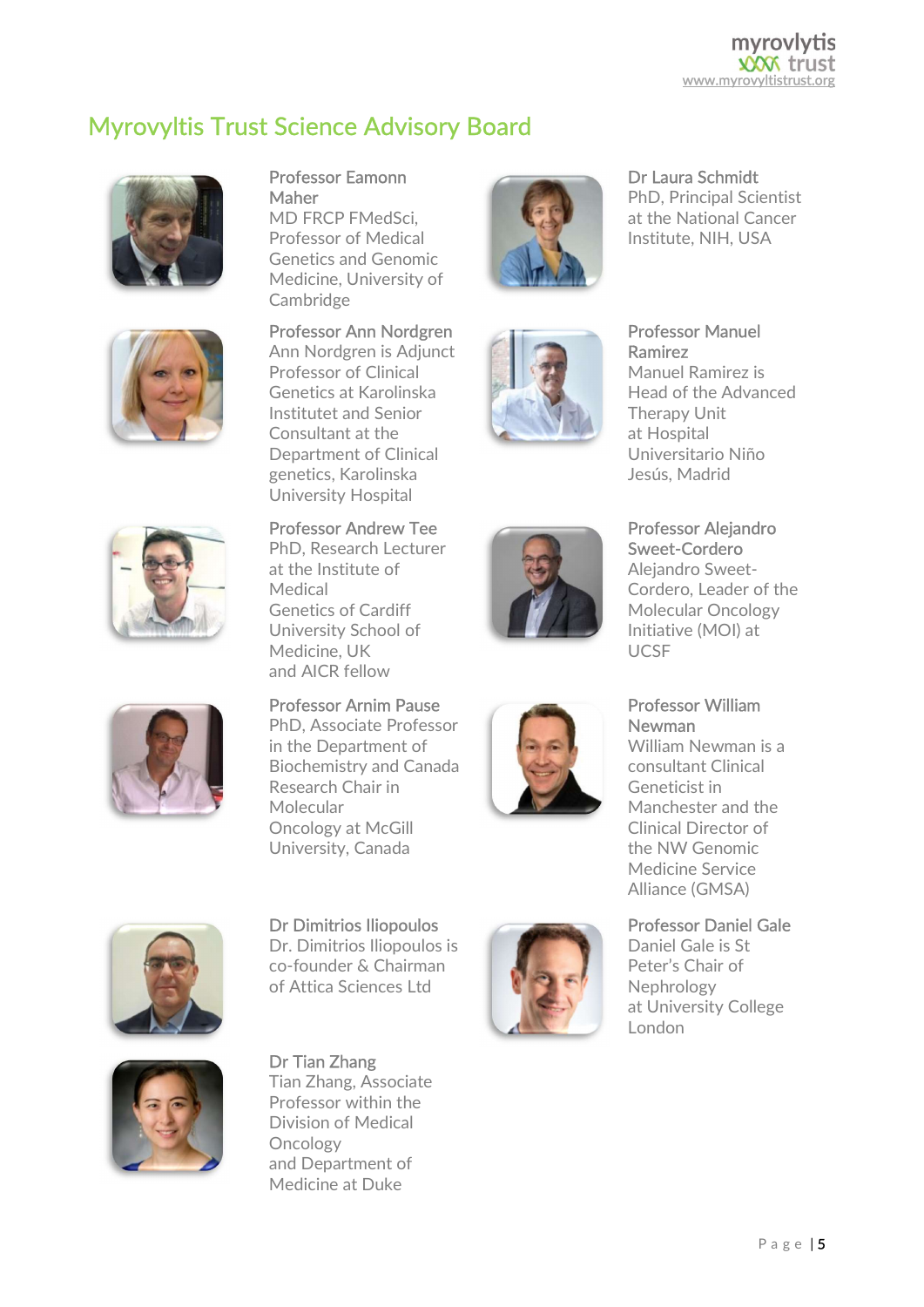# Myrovyltis Trust's Strategic Direction

# A) Articles of Association

The Articles of Association are the legal governing documents for the Myrovlytis Trust. They create a company and delegate the management of that company to the Directors (in our case Trustees). The Articles of Association form the basis of the company's constitution. They form the basis of Myrovlytis Trust's mission, values, and aims, all of which are detailed and referred to in the following plans.

# B) Business Planning

The Myrovlytis Trust's Business Plan runs from 2021- 2024. This plan helps to ensure all activities and efforts are focussed on the Myrovlytis Trust's overall aims, objectives, and priorities during this time. The Board is responsible for the formation of the Strategic Plan alongside the Charity Director and other staff members, where applicable.

# C) Operational Planning

Operational Project Action Plans are created annually, which detail the actions required to ensure Myrovlytis Trust's aims and objectives are achieved.

Myrovlytis Trust are bound by legal obligations to prepare Annual Accounts which have been independently audited by external accountants (BWP Inspire Ltd). These accounts are presented to and approved by the trustees annually and submitted to the Charity Commission and Companies House.

The Board are responsible for the formulation, monitoring and implementation of such plans and accounts at a strategic level. The Board will only provide operational support as required, via the use of subgroups or committees, or within exceptional circumstances.

The Board will ensure that staff have the necessary skills, resources, and support to undertake the activities described in these plans.

# D) Reserves Policy

The Myrovlytis Trust aims to follow a reserves policy, whereby a set period's (ideally 6-9 months') operational costs are maintained.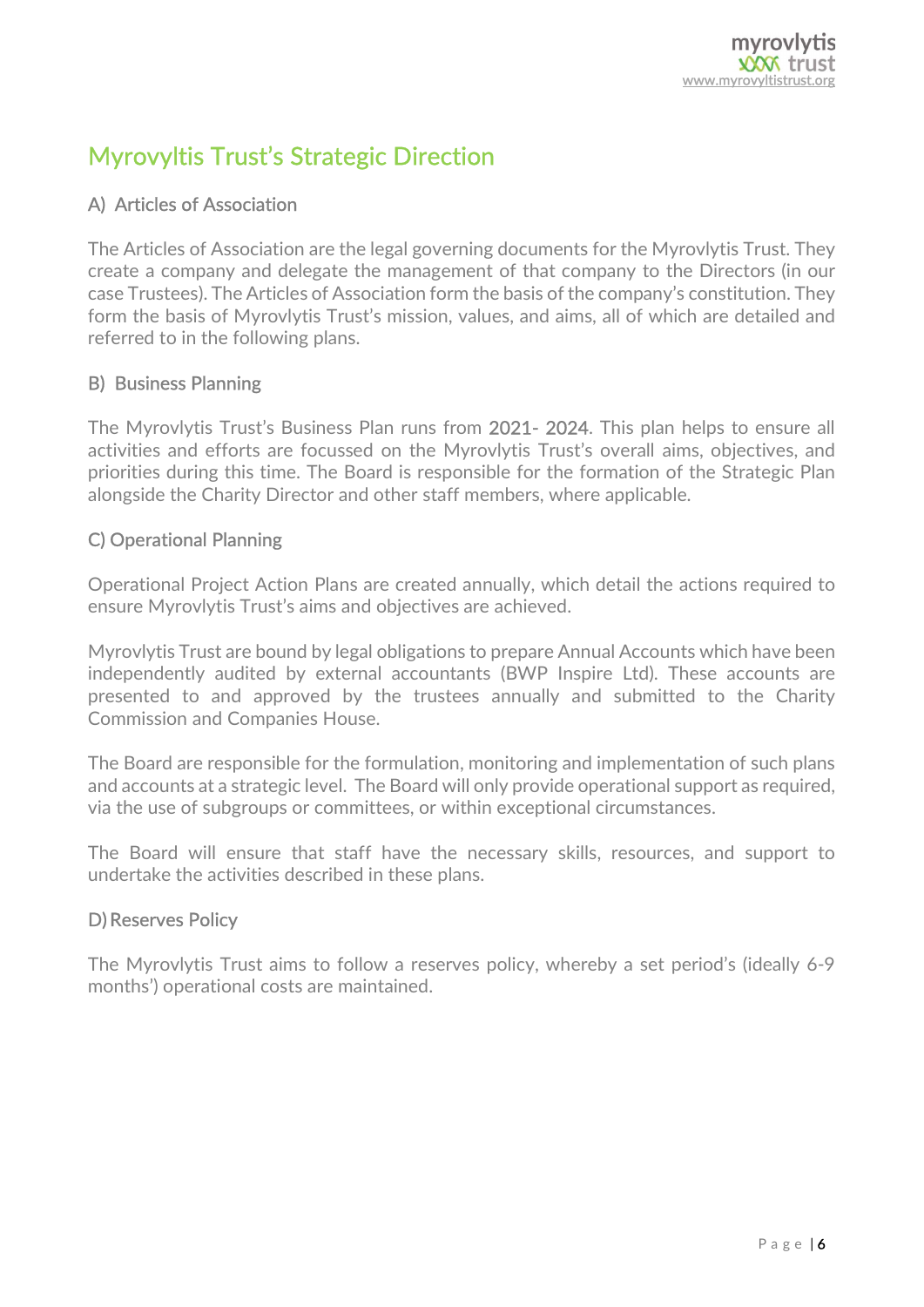# Myrovlytis Trust's Board

# 1. Board Structure

It is important that the Myrovlytis Trust's Board represents a mix of well skilled, committed individuals. It is the Board's responsibility to ensure there is always enough trustees to govern effectively. This needs to be balanced against keeping to the maximum number of trustees (8) at any given time, depending on the skills and experience required for the strategic development of the Myrovlytis Trust Board. The Trust requires a 51% attendance to meet the meeting quorum.

# 2. Voting rights

Each member of the board has one vote and can vote at meetings or by proxy.

Decisions can only be carried if it contains a majority of the Trustee vote.

## 3. Roles within the Board

In addition to the general duties and responsibilities listed in this document, some Trustees will be given additional responsibilities via the roles described below.

# 1) Chair

It is the Chair's responsibility to lead the Board.

The Chair acts as a supervisory role to the Myrovlytis Trust's Charity Director and has the responsibility of acting as a figurehead for the Myrovlytis Trust.

# 2) Vice-Chair

The Vice-Chair can carry out the Chair's duties in their absence (or should they not be able to contribute due to a conflict of interest) with the acknowledgement of the Board as being capable of doing so. The Vice- Chair also aids the Chair and support them in their role.

This includes managing Board meetings via a comprehensive agenda and prior planning. The Vice-Chair should ensure all Trustees can take part equally, as well as continually facilitate discussion, summarise decisions and present information clearly and concisely, to ensure the Board always makes effective decisions.

It is the Vice-Chair's responsibility to check all actionable items resulting from Board meetings have been completed, as well as monitoring the governance best practice with support from the Clerk.

The Vice-Chair is responsible for the delegation of actionable items to appropriate Trustees (or staff) and is responsible for overall Board 'health' and standards. This includes ensuring all Trustees receive adequate inductions and training, so they can effectively fulfil their roles. The Chair continually monitors the level of commitment and attendance of all trustees.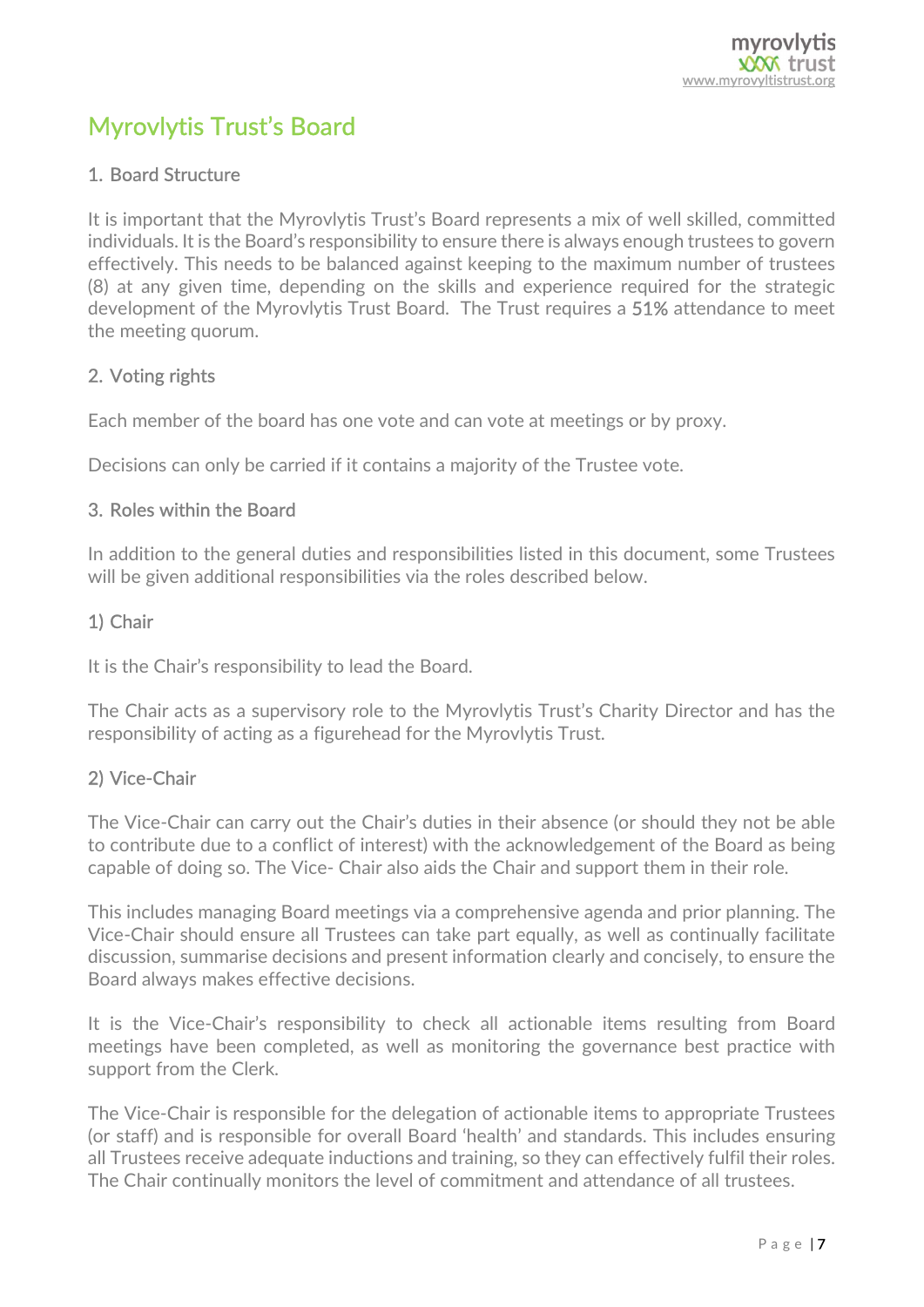Trustees can raise any concerns or issues regarding the Chair to the Vice- Chair.

## 3) Clerk

The Clerk will not be a trustee of the Myrovyltis Trust and is in place to provide administrative support and advise to the Chair and Vice-Chair.

Their role is to ensure the Myrovlytis Trust complies with Charity Law, as well as other legal requirements. Responsibilities include ensuring all necessary documentation is sent to Companies House and the Charity Commission within the deadlines set.

The Clerk is responsible for ensuring all Board documentation is always up to date and accessible to all board members.

The Clerk is responsible for compiling board meeting documentation and taking minutes at the set board meetings and any other board events as and when required.

The Clerk acts as the Myrovyltis Trusts point of contact for Freedom of Information requests.

#### 4. Tenure and Membership

To ensure the overall skills and experiences of the collective Trustees remain relevant, appropriate, and effective, Board recruitment and membership renewal should be a process of continual improvement and self-evaluation. Therefore, an annual skills audit is completed to ensure the Myrovlytis Trust remains resilient and able to adapt to the changing external and internal environment within which it operates.

To ensure the time commitment of all Trustees remain fair and achievable, as well as ensuring continual growth and adoption of new skills and experiences is encouraged, a tenure system is in place.

Following the initial period of observation and satisfactory references, potential trustees are invited to join the board for an initial period of three years.

Following this period, tenure may be extended for a further three years (subject to a Trustee meeting vote). Such circumstances will be determined by the current Board needs relative to the skills, experience, and commitment of the Trustee in question, as well as the requirements of the organisation at any given point in time. Should exceptional circumstances dictate, a Trustee may be invited to remain a member of the Board for a further 1 year, dependant on the need at that given point in time and subject to Board approval.

Trustees may resign before their set term ends. Resignation will need to put in writing to the Chair. As a Board, Trustees' have a responsibility to ensure the minimal size for the Trustee Board is maintained. Therefore, the resigning Trustee may be required to continue in their service until a suitable replacement is found.

The Board of Trustees have a right to remove a trustee at any time, provided the correct procedures are followed according to the Companies Act 2006. Such acts may be the result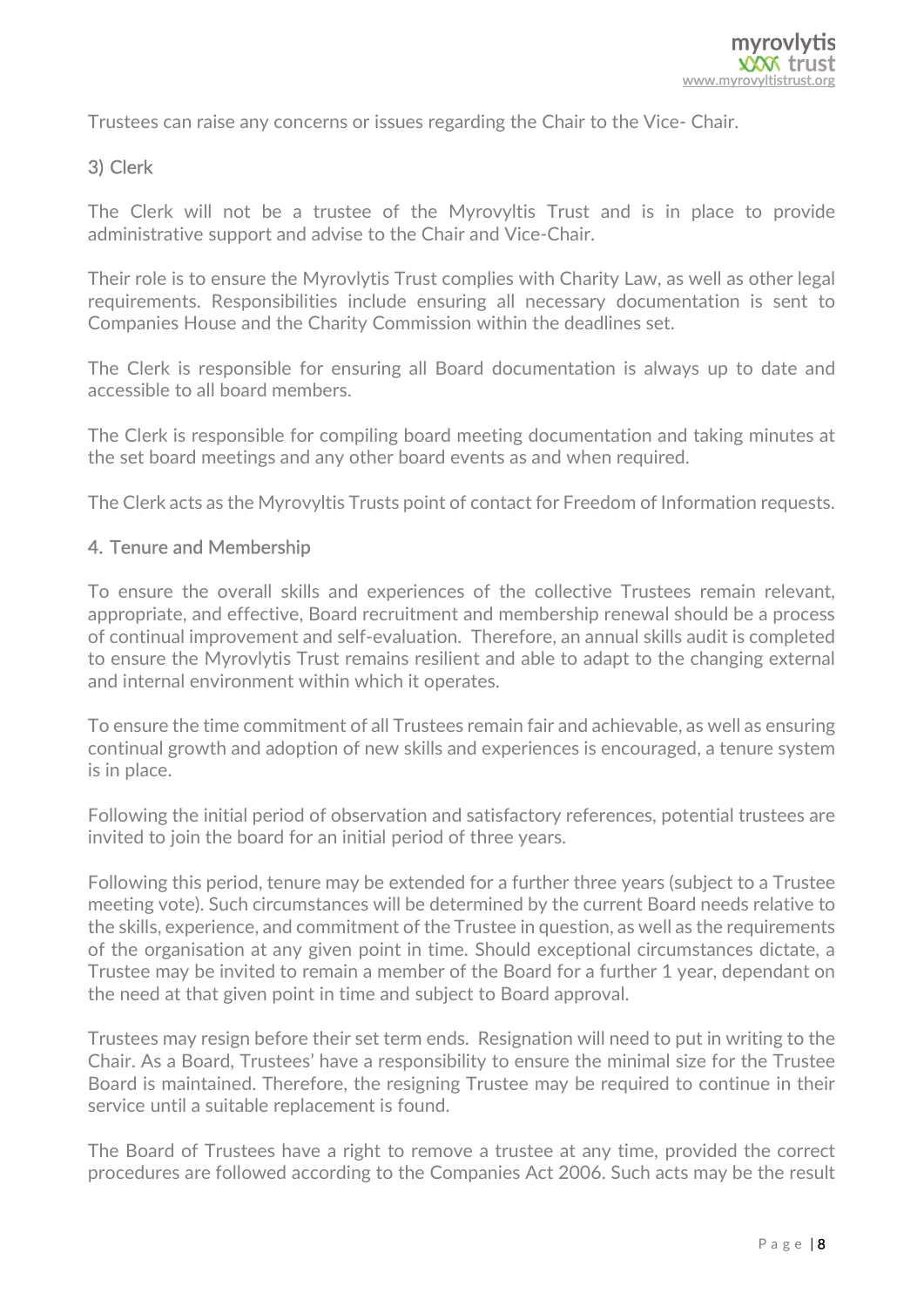of a vote of no confidence, or because of circumstances which may damage the charity's reputation.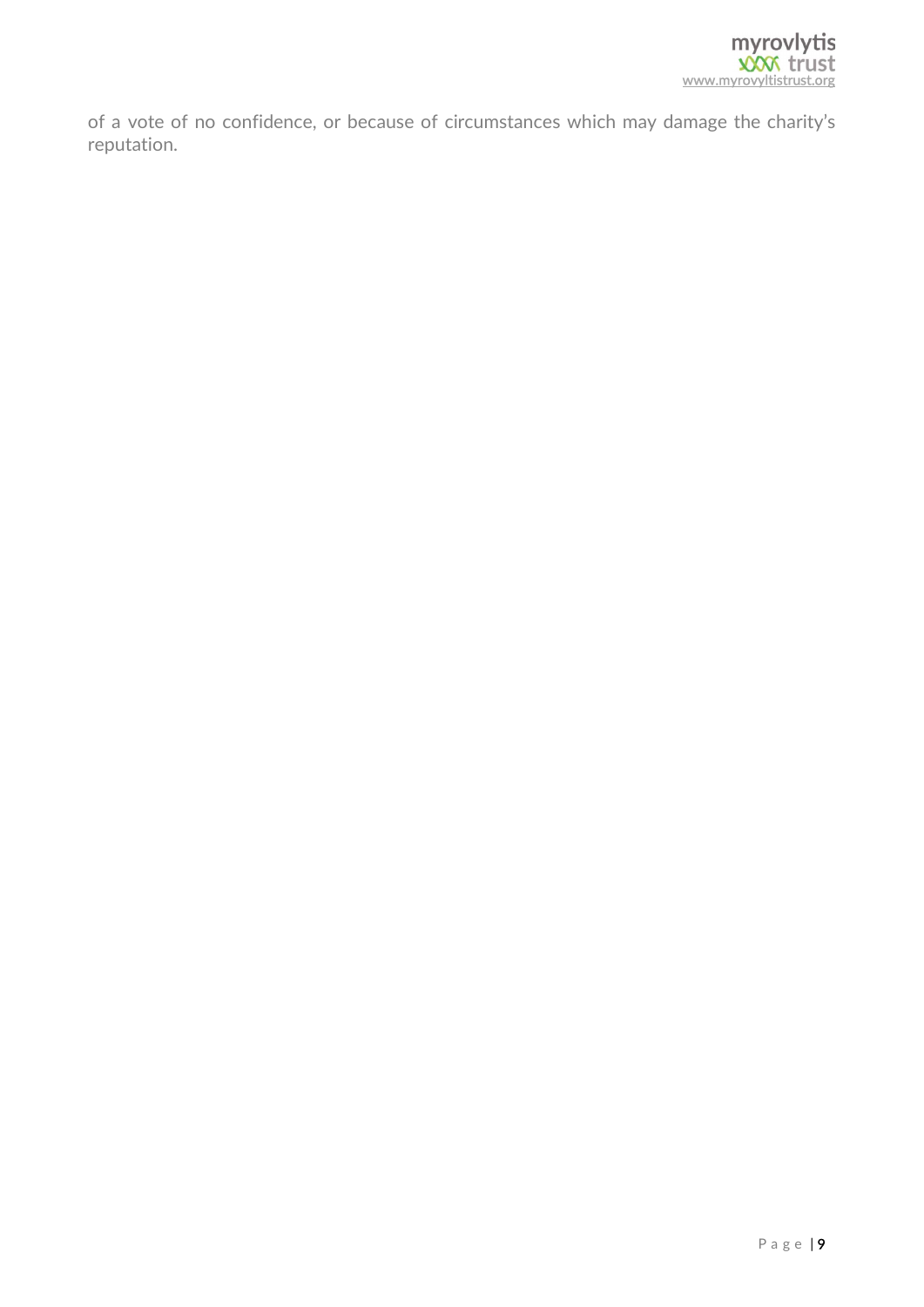# Myrovyltis Trust's Board of Trustees Terms of Reference

Key functions and responsibilities

## 1. Being a trustee

To qualify as a charity trustee, you must meet the following criteria as established within the Charity Governance Code

- You must be 18 years of age to become a trustee.
- You must not act as a trustee if you are disqualified, unless authorised to do so by a waiver from the Charity Commission. The reasons for disqualification include:
	- o having an unspent conviction for an offence involving dishonesty or deception (such as fraud)
	- o being bankrupt, or entering into a formal arrangement (eg an individual voluntary arrangement) with a creditor
	- o removal as a company director or charity trustee because of wrongdoing
- New reasons for disqualification were added on 1 August 2018. These include:
	- o being on the sex offenders' register
	- o unspent convictions for a wider range of offences including bribery and money laundering
	- o disobeying a direction of the Commission.
	- $\circ$  The disqualification rules guidance explains the changes in more detail.

If any of the current or new disqualification reasons apply to you, you may be able to get your disqualification lifted (or 'waived') by the Commission.

The Commission will carefully consider whether granting a waiver is appropriate, although there are some situations where it has no power to grant a waiver – for example, where a trustee is disqualified as a company director.

All Trustees are expected to view and practice their role on the Board as independent of their personal interests or relationship to the Myrovlytis Trust. They should declare a conflict of interest at a board meeting if an issue arises.

Trustees should not receive any benefit from the charity unless it is properly authorised and is clearly in the charity's interests. This also includes anyone who is financially connected to you, such as a partner, dependent child or business partner. You must declare any benefit to the Boards Chair and Clerk.

As a Trustee, you are expected to behave in a manner that appropriately reflects the Myrovlytis Trust's values.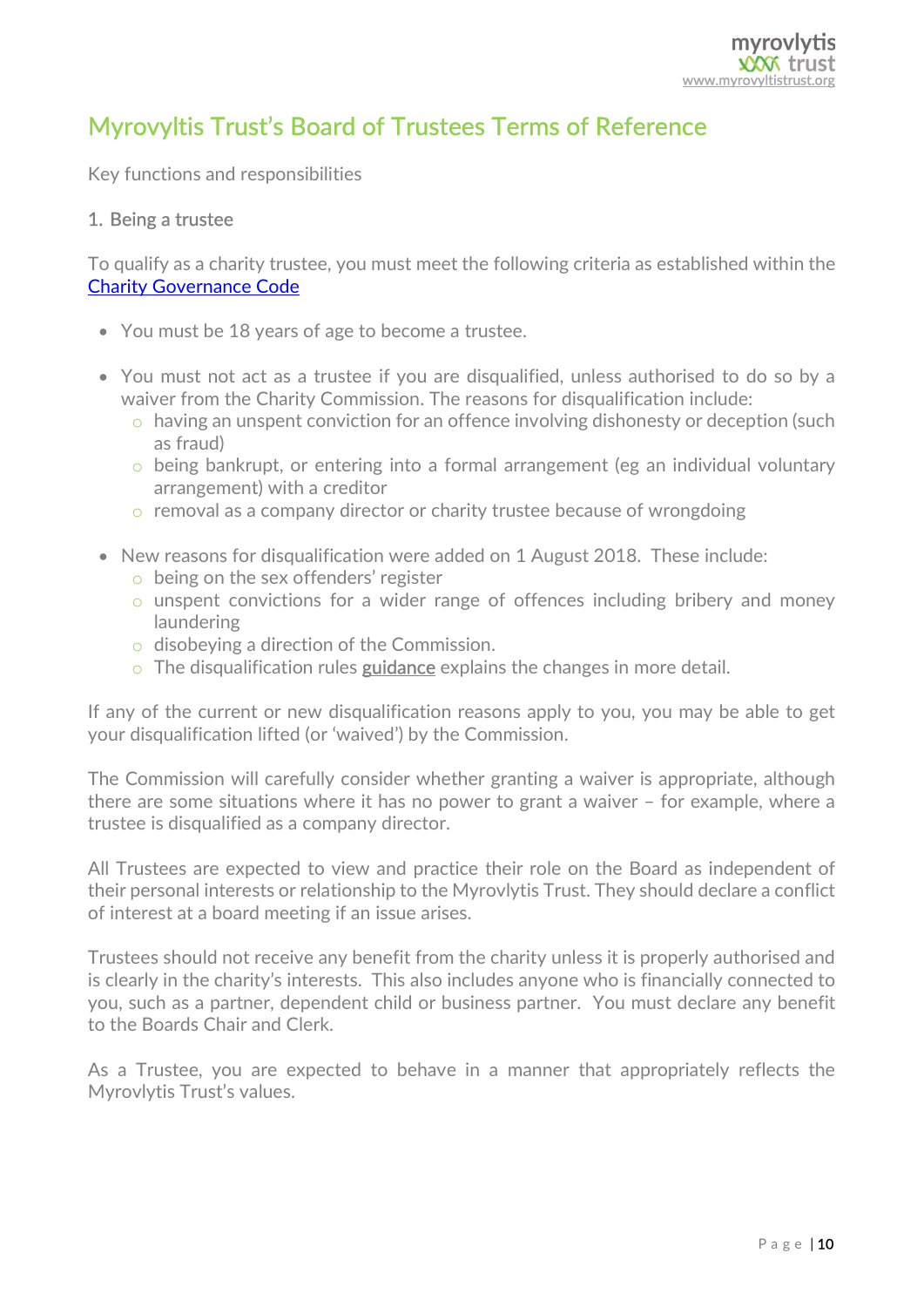## 2. Joining the board

Trustees are invited to join the board following completion of the Myrovlytis Trust's application process. This process will give the Myrovlytis Trust the opportunity to assess the skills and qualities required for new Trustees, and to recruit for gaps in the existing group based on the requirements of the annual Board skills audit.

The application will take the form of a written statement and CV, which will be followed by an informal interview with Myrovlytis Trust's Charity Director and Chair.

Appointment as a trustee will be subject to the receipt of satisfactory references.

#### 3. Responsibilities

As a trustee, you will fulfil a crucial role in contributing to the Myrovlytis Trust's organisational strength, sustainability, and growth.

It is crucial all Trustees understand how the Myrovlytis Trust works and how your specific skills can support the work we do. Some of these responsibilities include:

- Establishing and overseeing institutional policy and strategic direction, including defining goals, setting targets, and evaluating performance. This includes overseeing the implementation of the Strategic, Business and Operational Plans.
- Ensuring the Myrovlytis Trust acts within charity law, and against all relevant legislation, regulation and meets the requirements of good governance and leadership.
- Monitoring whether activities undertaken comply with the governing purpose, mission, values and aims.
- Monitoring the financial position, ensuring it operates within its means and that there are clear lines of accountability for day-to-day financial management.
- Evaluate the Myrovlytis Trust's effectiveness in accomplishing its mission.
- Evaluating the performance and responsibilities of Myrovlytis Trust's Charity Director.
- Helping to recruit and support new board members.
- Ensuring appropriate procedures and safeguards are in place and take reasonable steps to ensure that these are followed.
- In addition to the above statutory duties, each board member should use any specific skills, knowledge or experience they have to assist the board in reaching sound decisions. This involves:
	- o Scrutinising board papers
	- o Leading discussions
	- o Focusing on key issues
	- o Providing guidance on new initiatives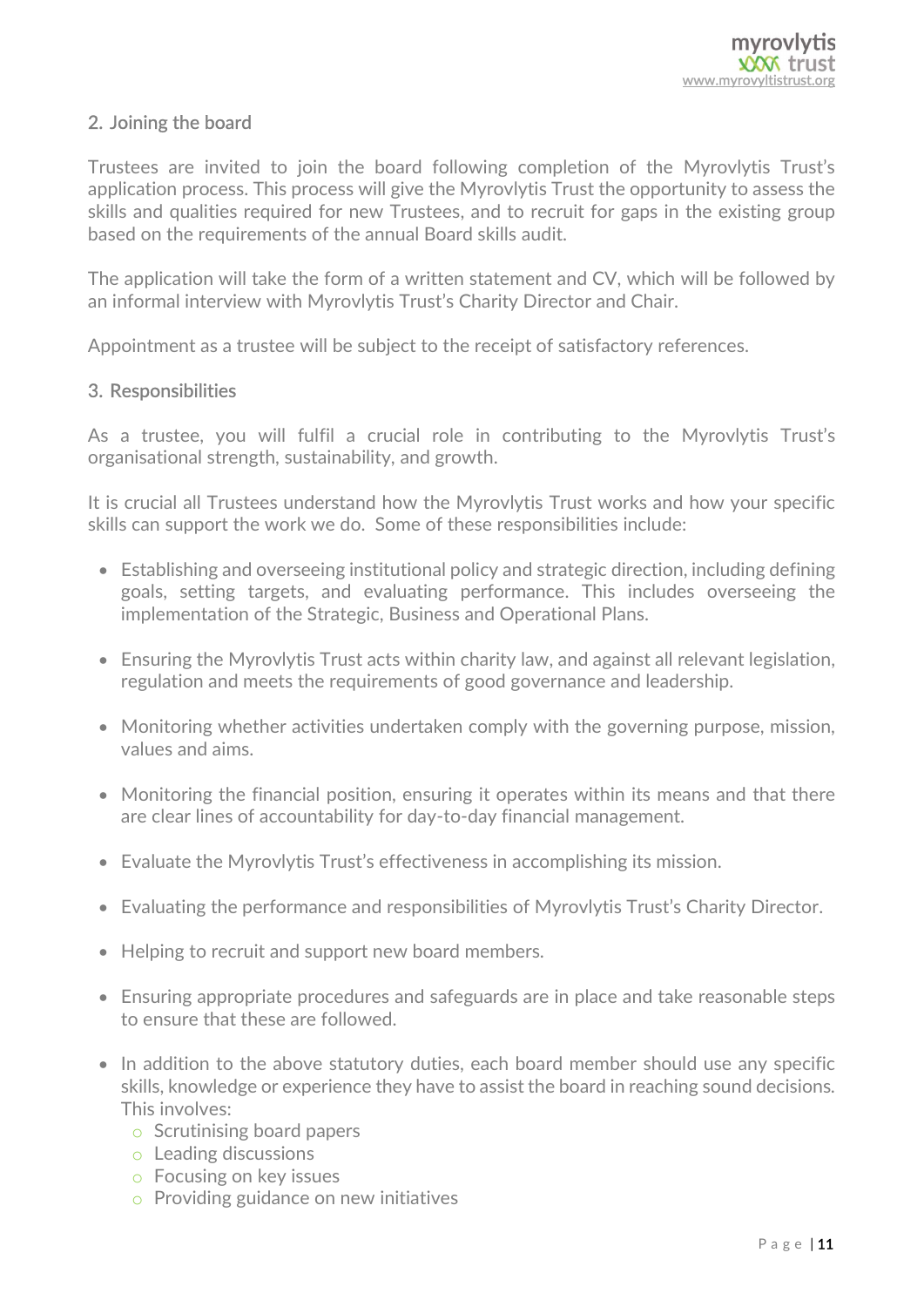o Other issues in which the board member has special expertise

## 4. Skills and Qualities Required

- Commitment to the aims, principles, and purpose of the Myrovlytis Trust. This includes willingness and ability to always act in the best interests of the charity.
- Trustees must be willing and able to devote the necessary time and effort to the role of a trustee including time to thoroughly read and scrutinise reports provided to the board and attend required meetings.
- Effective communication skills and willingness to participate actively in discussion.
- Act with integrity and in the Myrovlytis Trust's best interests, avoiding conflicts of interest, and using reasonable skill and care. This may include seeking external professional advice where necessary.
- An ability to work effectively as a member of the team and to take decisions for the good of the Myrovlytis Trust as a whole.
- Be able to offer objective, rational and unbiased guidance always.
- Act as an advocate and ambassador for the Myrovlytis Trust within the organisation and externally through your networks.

#### 5. Knowledge Required

Trustees hold a legal responsibility in their duty to the Myrovlytis Trust. In order to ensure you are able to effectively govern to the required standard and be an effective member of Myrovlytis Trust's Board, it is important you have, or make the necessary steps to achieve the following recommended baseline of knowledge.

Trustees must:

- Fully understand the purpose and aims of the Myrovlytis Trust.
- Have awareness and understanding of the funding structures that affect the Myrovlytis Trust.
- Fully understand the roles and responsibilities of the Board of Directors, including the governance and legal responsibilities carried by Trustees.
- Fully understand the roles and responsibilities of the Myrovlytis Trust's staff
- Have complete awareness of Company Policy Documents.

# 6. Code of Conduct

The Myrovyltis Trust has a Code of Conduct which is inline with the Charity Governance Code represents a standard of good governance practice to which all charities should aspire.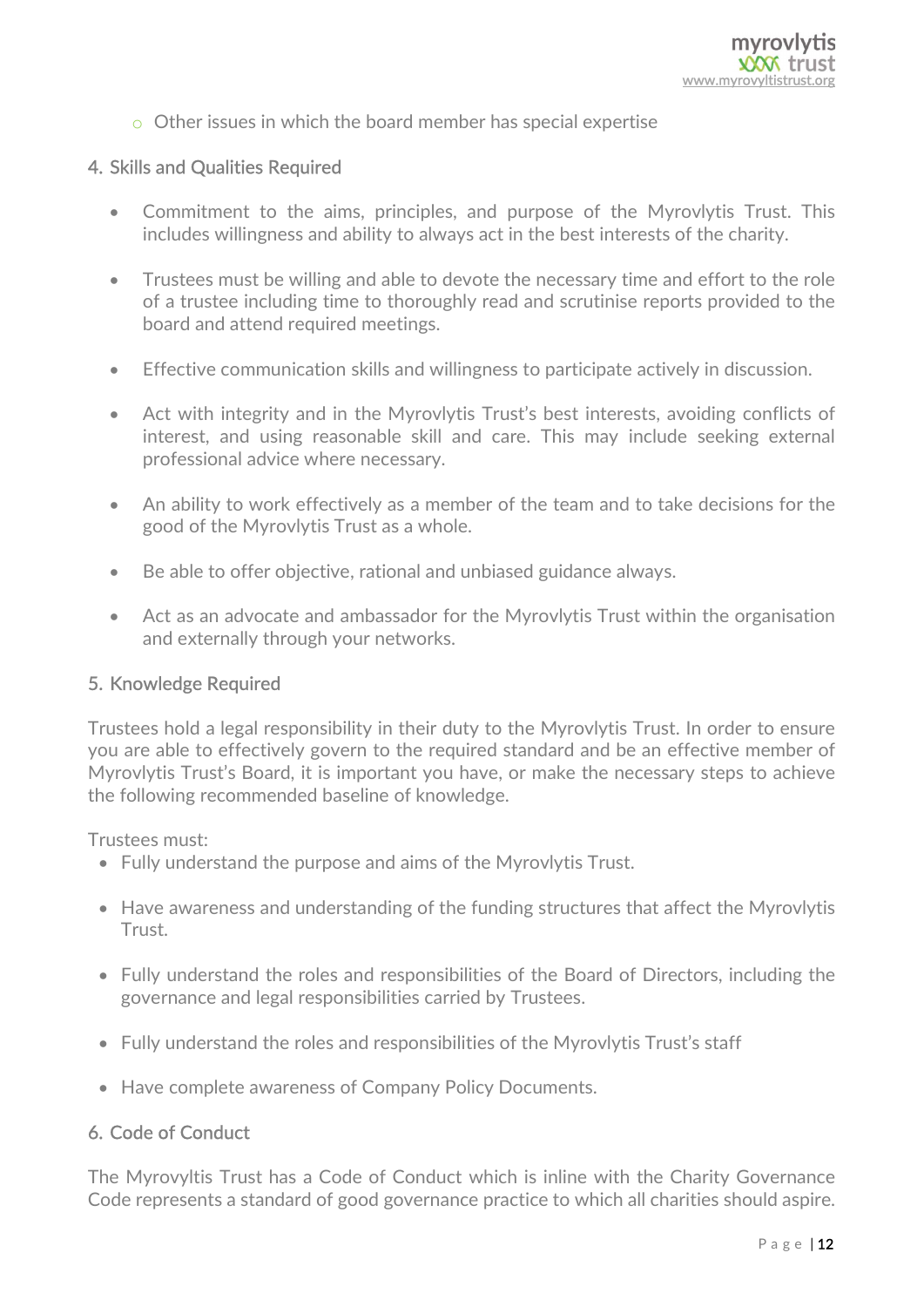The Myrovlytis Trust has a Code of Conduct which a trustee will be provided with on commencement of term.

Trustees of the Myrovlytis Trust must abide by the following fundamental values:

#### 1) Selflessness

Trustees should take decisions solely in terms of the interest of the Myrovlytis Trust and not for their own personal gain.

#### 2) Integrity

Trustees must avoid placing themselves under any obligation to people or organisations that might try inappropriately to influence them in their work. They should not act or take decisions to gain financial or other material benefits for themselves, their family, or their friends. They must declare and resolve any interests and relationships.

#### 3) Objectivity

Trustees must act and take decisions impartially, fairly and on merit, using the best evidence and without discrimination or bias.

#### 4) Accountability

Trustees are accountable to the Myrovlytis trust for their decisions and actions and must submit themselves to the scrutiny necessary to ensure this.

#### 5) Openness

Trustees should act and take decisions in an open and transparent manner. Information should not be withheld from the Myrovlytis Trust unless there are clear and lawful reasons for so doing.

#### 6) Honesty

Holders of public office should be truthful.

#### 7) Leadership

Holders of public office should exhibit these principles in their own behaviour. They should actively promote and robustly support the principles and be willing to challenge poor behaviour wherever it occurs.

#### 7. Trustee Agreement

All Trustees are expected to:

- Attend all board meetings (planned or called)
- Read and respond to all information, papers or reports provided to the Board within the required timeframes.

#### 8. Conflict of Interest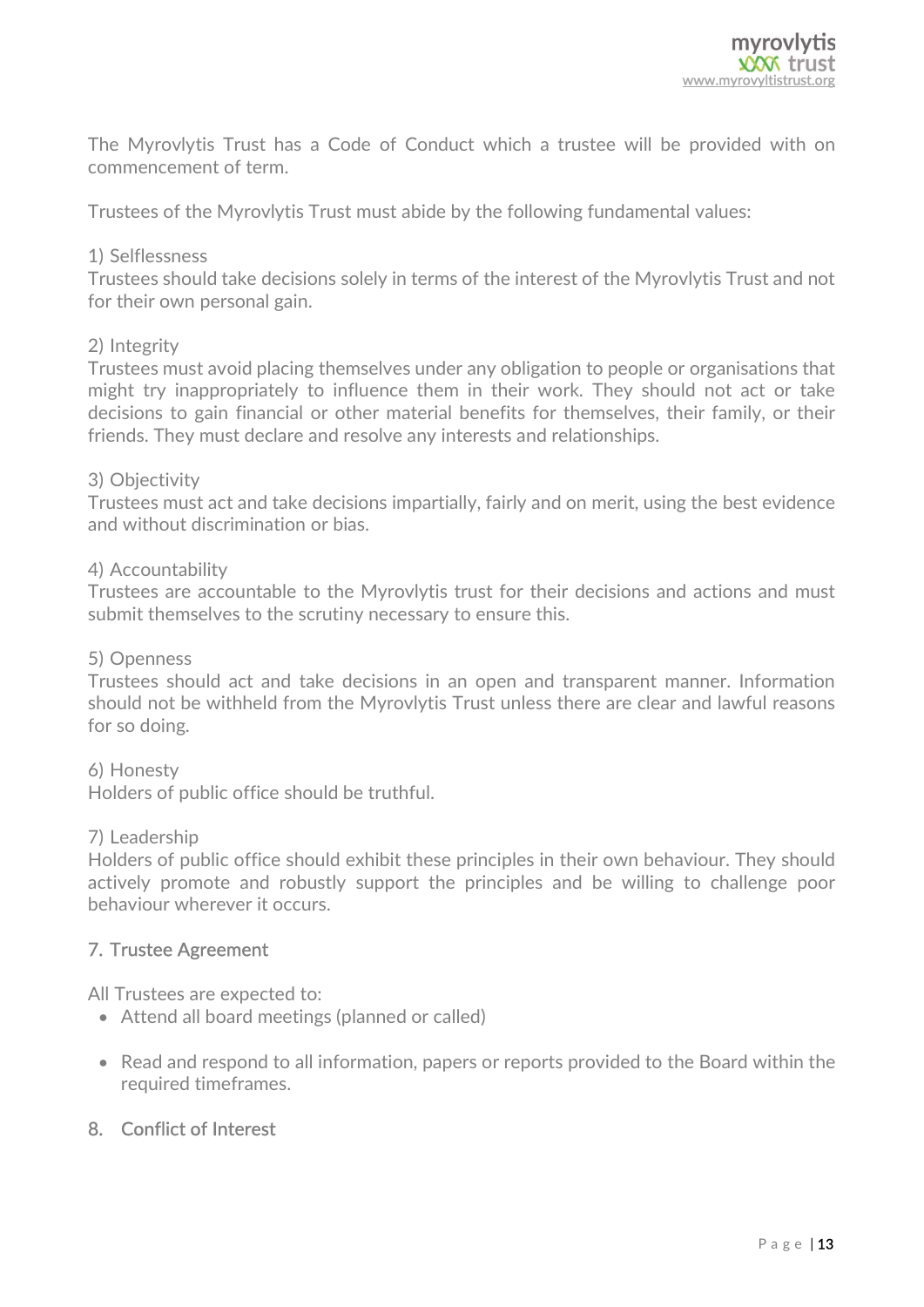The Myrovyltis Trust asks that all trustees familiarise themselves with and the Conflict of Interest Policy. All trustees are required to complete the Conflict of Interest Disclosure Form. Both the policy and form will be provided to the trustee on commencement of term.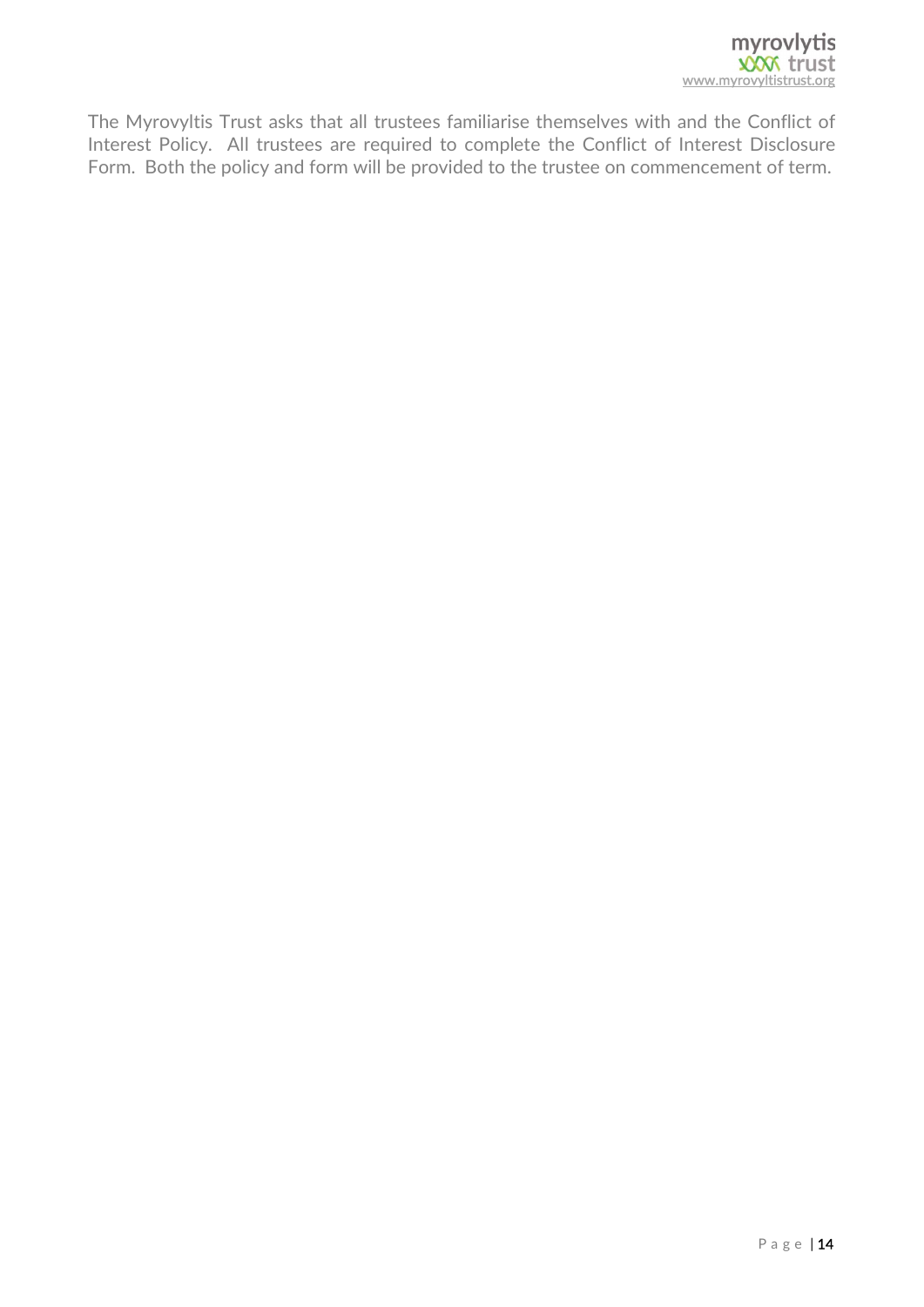# Myrovyltis Trust Board Administration Information

## 1. General Meetings

The Myrovlytis Trust's Board hold four board meetings each year. As a Trustee, you are expected to attend all meetings. The Chair has the right to ask that a Trustee stand down from the Board if three consecutive meetings are missed without a valid reason.

If a trustee is unable to attend a meeting, they must let the Clerk know with as much notice as possible. This must be done via email, in which case the Clerk will confirm acknowledgement in writing. It is the Trustees responsibility to ensure their non-attendance is acknowledged.

Trustees are required to read all Board papers prior to each meeting and must contribute to the best of their ability and provide input regardless of whether they are able to attend the meeting in person.

All Trustees are entitled to ask for a Board meeting to be called however whether such meeting is held in practice will be at the Chair's discretion, dependant on the requirements and reasons provided.

The Chair reserves the right to call an extraordinary board meeting as and when they should be required. These will only be called during exceptional circumstances that require immediate attention and decisions to be made.

#### 2. How do the Board meetings work?

The agenda for each meeting is set by the Vice Chair in conjunction with the Charity Director and supported by the Clerk. The agenda will have clear actionable items and points to discuss. The Vice Chair will invite all Trustees to raise any items or issues to be included in the agenda prior to each meeting.

All board meetings shall not last longer than two and a half hours, including a break if required. Trustees will be informed of the location of each board meeting with as much notice as possible.

Papers will be circulated to all Trustees at least five days before each meeting via email. This is required to ensure all Trustees have enough time to read and understand all items on the agenda and prepare accordingly. It is the responsibility of the Trust to print their own papers should they require hard copies.

There may be some instances where papers are 'held' until full review during the board meeting, however this will be actively avoided where possible.

#### 3. Events and networking opportunities